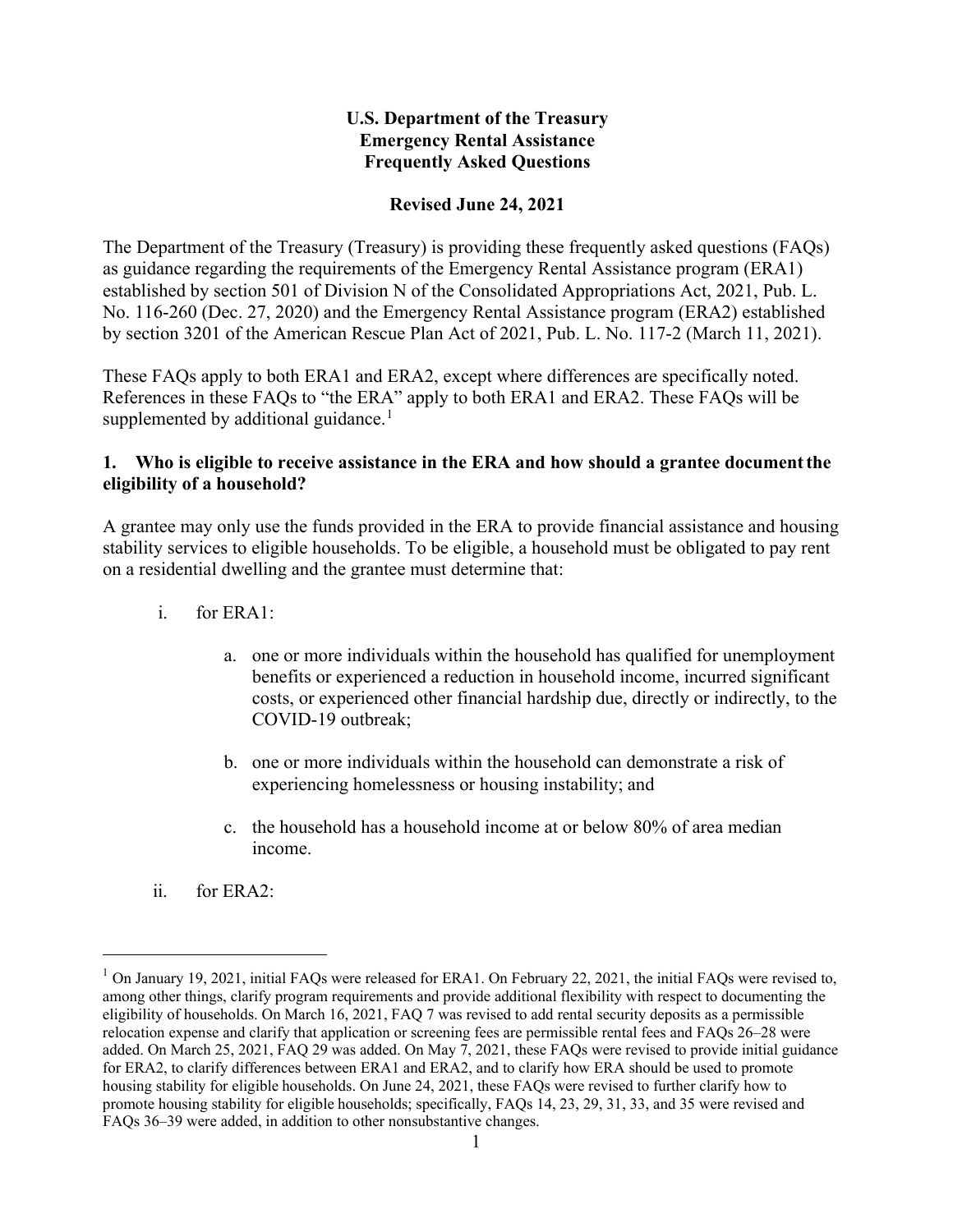- a. one or more individuals within the household has qualified for unemployment benefits or experienced a reduction in household income, incurred significant costs, or experienced other financial hardship during or due, directly or indirectly, to the coronavirus pandemic;
- b. one or more individuals within the household can demonstrate a risk of experiencing homelessness or housing instability; and
- c. the household is a low-income family (as such term is defined in section 3(b) of the United States Housing Act of 1937 (4[2](#page-1-0) U.S.C. 1437a(b))).<sup>2</sup>

While there are some differences in eligibility between ERA1 and ERA2, the eligibility requirements are very similar, and Treasury is seeking to implement ERA2 consistently with ERA1, to the extent possible, to reduce administrative burdens for grantees.

The FAQs below describe the documentation requirements for each of these conditions of eligibility. These requirements provide for various means of documentation so that grantees may extend this emergency assistance to vulnerable populations without imposing undue documentation burdens. As described below, given the challenges presented by the COVID-19 pandemic, grantees may be flexible as to the particular form of documentation they require, including by permitting photocopies or digital photographs of documents, e-mails, or attestations from employers, landlords, caseworkers, or others with knowledge of the household's circumstances. Treasury strongly encourages grantees to avoid establishing documentation requirements that are likely to be barriers to participation for eligible households, including those with irregular incomes such as those operating small business or gig workers whose income is reported on Internal Revenue Service Form 1099. However, grantees must require all applications for assistance to include an attestation from the applicant that all information included is correct and complete.

In all cases, grantees must document their policies and procedures for determining a household's eligibility to include policies and procedures for determining the prioritization of households in compliance with the statute and maintain records of their determinations. Grantees must also have controls in place to ensure compliance with their policies and procedures and prevent fraud. Grantees must specify in their policies and procedures under what circumstances they will accept written attestations from the applicant without further documentation to determine any aspect of eligibility or the amount of assistance, and in such cases, grantees must have in place reasonable validation or fraud-prevention procedures to prevent abuse.

# **2. How should applicants document that a member of the household has qualified for unemployment benefits, experienced a reduction in income, incurred significant costs, or**

<span id="page-1-0"></span> $2$  As of the date of these FAQs, the definition of "low-income families" in 42 U.S.C. 1437a(b) is "those families" whose incomes do not exceed 80 per centum of the median income for the area, as determined by the Secretary [of Housing and Urban Development] with adjustments for smaller and larger families, except that the Secretary may establish income ceilings higher or lower than 80 per centum of the median for the area on the basis of the Secretary's findings that such variations are necessary because of prevailing levels of construction costs or unusually high or low family incomes."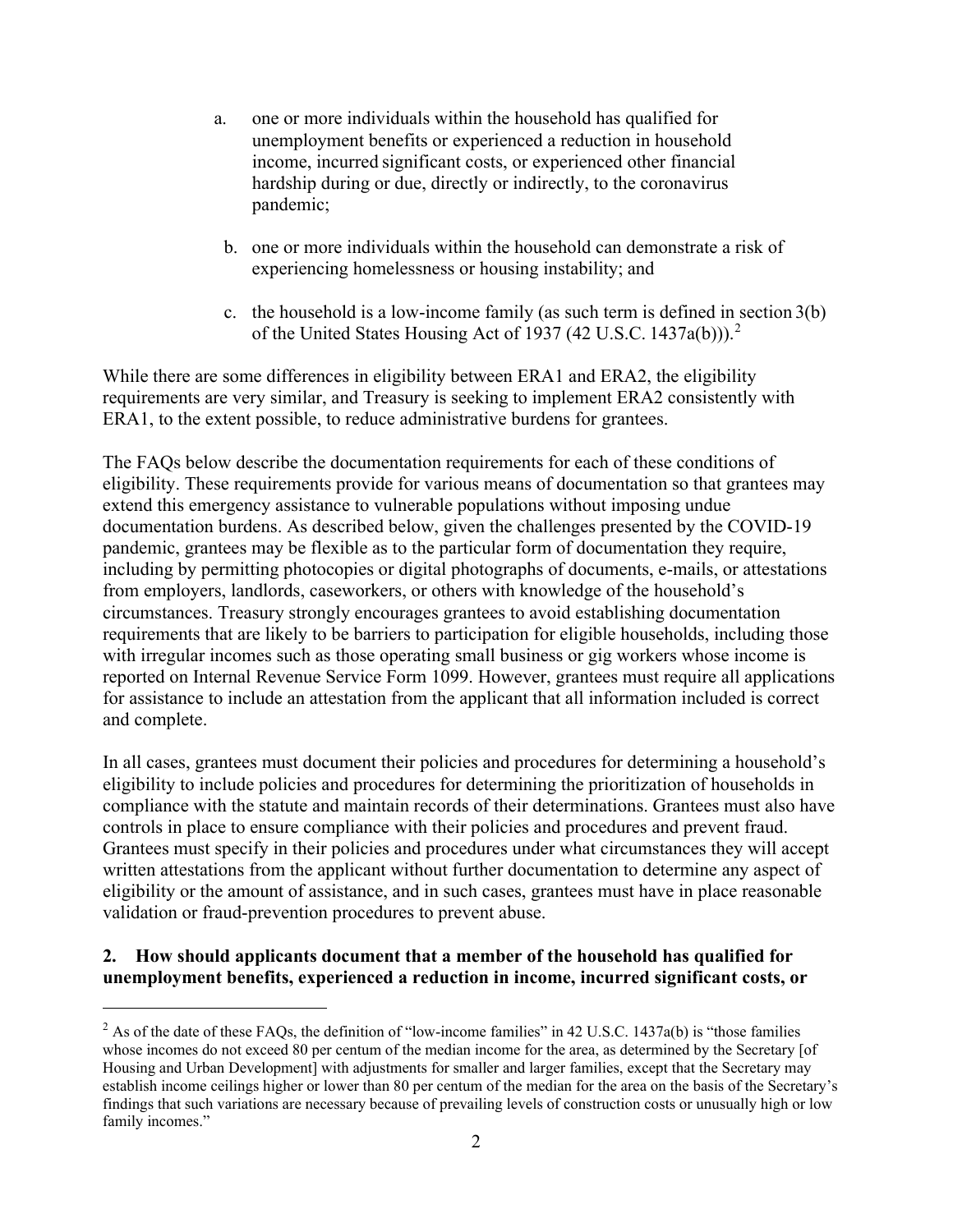## **experienced other financial hardship during or due to the COVID-19 outbreak?**

A grantee must document that one or more members of the applicant's household either (i) qualified for unemployment benefits; or (ii) (a) for ERA1, experienced a reduction in household income, incurred significant costs, or experienced other financial hardship due, directly or indirectly, to the COVID-19 outbreak or (b) for ERA2, experienced a reduction in household income, incurred significant costs, or experienced other financial hardship during or due, directly or indirectly, to the coronavirus pandemic.<sup>[3](#page-2-0)</sup> If the grantee is relying on clause (i) for this determination, or if the grantee is relying on clause (ii) in ERA2, the grantee is permitted to rely on either a written attestation signed by the applicant or other relevant documentation regarding the household member's qualification for unemployment benefits. If the grantee is relying on clause (ii) for this determination in ERA1, the statute requires the grantee to obtain a written attestation signed by the applicant that one or more members of the household meets this condition.

While grantees relying on clause (ii) in ERA1 must show financial hardship "due, directly or indirectly, to" COVID-19, grantees in ERA2 are also permitted to rely on financial hardship "during" the pandemic. It may be difficult for some grantees to establish whether a financial hardship experienced during the pandemic is due to the COVID-19 outbreak. Therefore, Treasury strongly encourages grantees to rely on the self-certification of applicants with regard to whether their financial hardship meets these statutory eligibility requirements. Further, because the standard in ERA2 is broader than the standard in ERA1, any applicant that self-certifies that it meets the standard in ERA1 should be considered to meet the standard for purposes of ERA2.

## **3. How should a grantee determine that an individual within a household is at riskof experiencing homelessness or housing instability?**

The statutes establishing ERA1 and ERA2 both require that one or more individuals within the household can demonstrate a risk of experiencing homelessness or housing instability, which may include (i) a past due utility or rent notice or eviction notice, (ii) unsafe or unhealthy living conditions (which may include overcrowding), or (iii) any other evidence of risk, as determined by the grantee. Grantees may establish additional criteria for determining whether a household satisfies this requirement, and should adopt policies and procedures addressing how they will determine the presence of unsafe or unhealthy living conditions and what evidence of risk to accept in order to support their determination that a household satisfies this requirement.

## **4. The statutes establishing ERA1 and ERA2 limit eligibility to households based on certain income criteria. How is household income defined for purposes of the ERA? How will income be documented and verified?**

*Definition of Income*: With respect to each household applying for assistance, grantees may choose between using the Department of Housing and Urban Development's (HUD) definition of "annual income" in 2[4](#page-2-1) CFR 5.609<sup>4</sup> and using adjusted gross income as defined for purposes of reporting under Internal Revenue Service Form 1040 series for individual federal annual income tax purposes.

<span id="page-2-0"></span><sup>&</sup>lt;sup>3</sup> Treasury is interpreting the two different statutory terms ("the COVID-19 outbreak" and "the coronavirus pandemic") as having the same meaning.

<span id="page-2-1"></span><sup>4</sup> *See* https:/[/www.ecfr.gov/cgi-bin/text-idx?rgn=div5&node=24:1.1.1.1.5#se24.1.5\\_1609.](http://www.ecfr.gov/cgi-bin/text-idx?rgn=div5&node=24%3A1.1.1.1.5&se24.1.5_1609)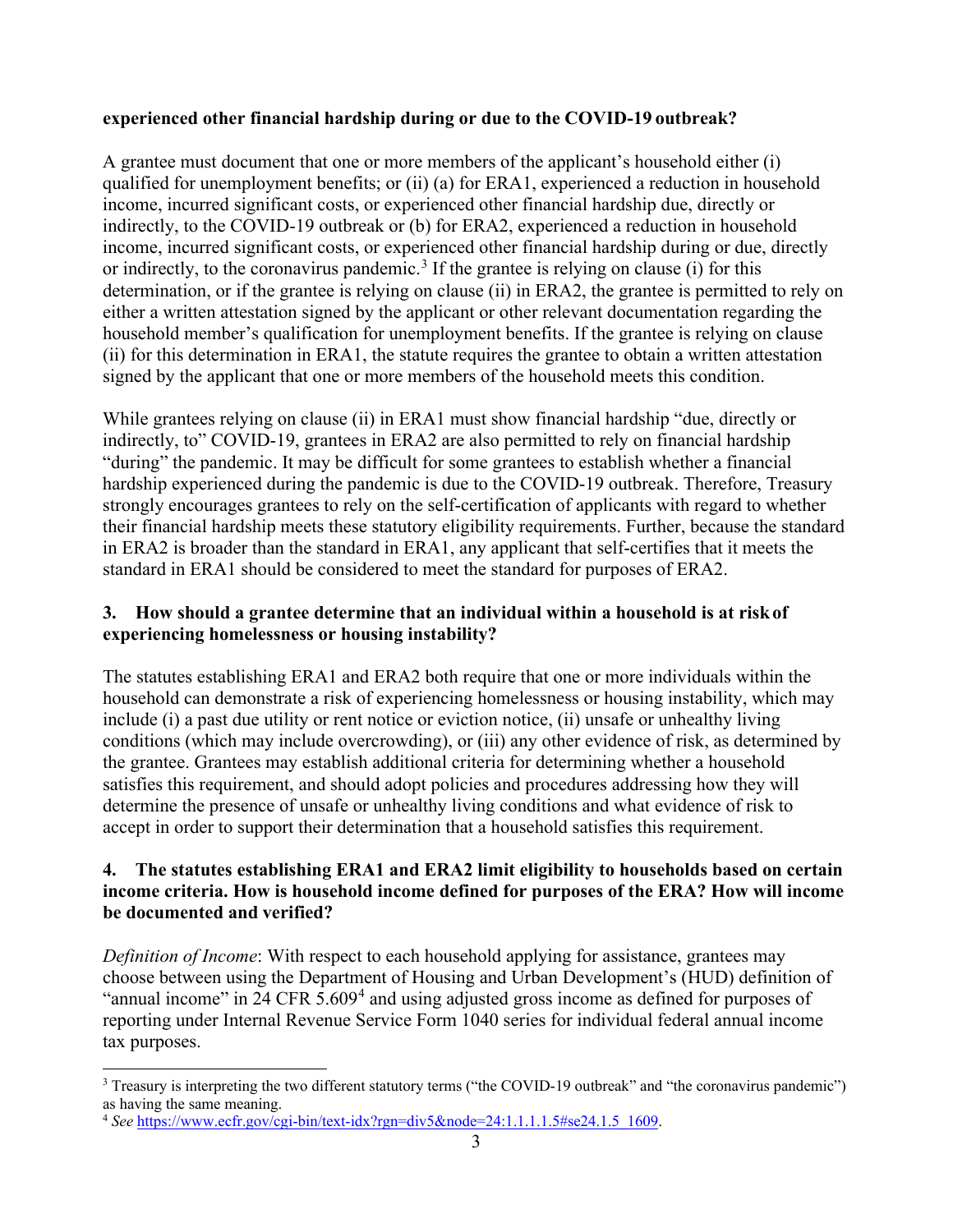*Methods for Income Determination*: The statute establishing ERA1 provides that grantees may determine income eligibility based on either (i) the household's total income for calendar year 2020, or (ii) sufficient confirmation of the household's monthly income at the time of application, as determined by the Secretary of the Treasury (Secretary).

If a grantee in ERA1 uses a household's monthly income to determine eligibility, the grantee should review the monthly income information provided at the time of application and extrapolate over a 12-month period to determine whether household income exceeds 80 percent of area median income. For example, if the applicant provides income information for two months, the grantee should multiply it by six to determine the annual amount. If a household qualifies based on monthly income, the grantee must redetermine the household income eligibility every three months for the duration of assistance.

For ERA2, if a grantee uses the same income determination methodology that it used in ERA1, it is presumed to be in compliance with relevant program requirements; if a grantee chooses to use a different methodology for ERA2 than it used for ERA1, the methodology should be reasonable and consistent with all applicable ERA2 requirements. In addition, if a household is a single family that the grantee determined met the income requirement for eligibility under ERA1, the grantee may consider the household to be eligible under ERA2, unless the grantee becomes aware of any reason the household does not meet the requirements for ERA2. Finally, if multiple families from the same household receive funding under an ERA2 program, the grantee should ensure that there is no duplication of the assistance provided.

*Documentation of Income Determination*: Grantees in ERA1 and ERA2 must have a reasonable basis under the circumstances for determining income. Except as discussed below, this generally requires a written attestation from the applicant as to household income and also documentation available to the applicant to support the determination of income, such as paystubs, W-2s or other wage statements, tax filings, bank statements demonstrating regular income, or an attestation from an employer. As discussed below, under certain circumstances, a grantee may rely on a written attestation from the applicant without further documentation of household income. Grantees have discretion to provide waivers or exceptions to this documentation requirement to accommodate disabilities, extenuating circumstances related to the pandemic, or a lack of technological access. In these cases, the grantee is still responsible for making the required determination regarding the applicant's household income and documenting that determination. Treasury encourages grantees to partner with state unemployment departments or entities that administer federal benefits with income requirements to assist with the verification process, consistent with applicable law.

*Categorical Eligibility*: If an applicant's household income has been verified to be at or below 80 percent of the area median income (for ERA1) or if an applicant's household has been verified as a low-income family as defined in section 3(b) of the United States Housing Act of 1937 (42 U.S.C. 1437a(b)) (for ERA2) in connection with another local, state, or federal government assistance program, grantees are permitted to rely on a determination letter from the government agency that verified the applicant's household income or status as a low-income family, provided that the determination for such program was made on or after January 1, 2020.

*Fact-specific proxy*: A grantee may rely on a written attestation from the applicant as to household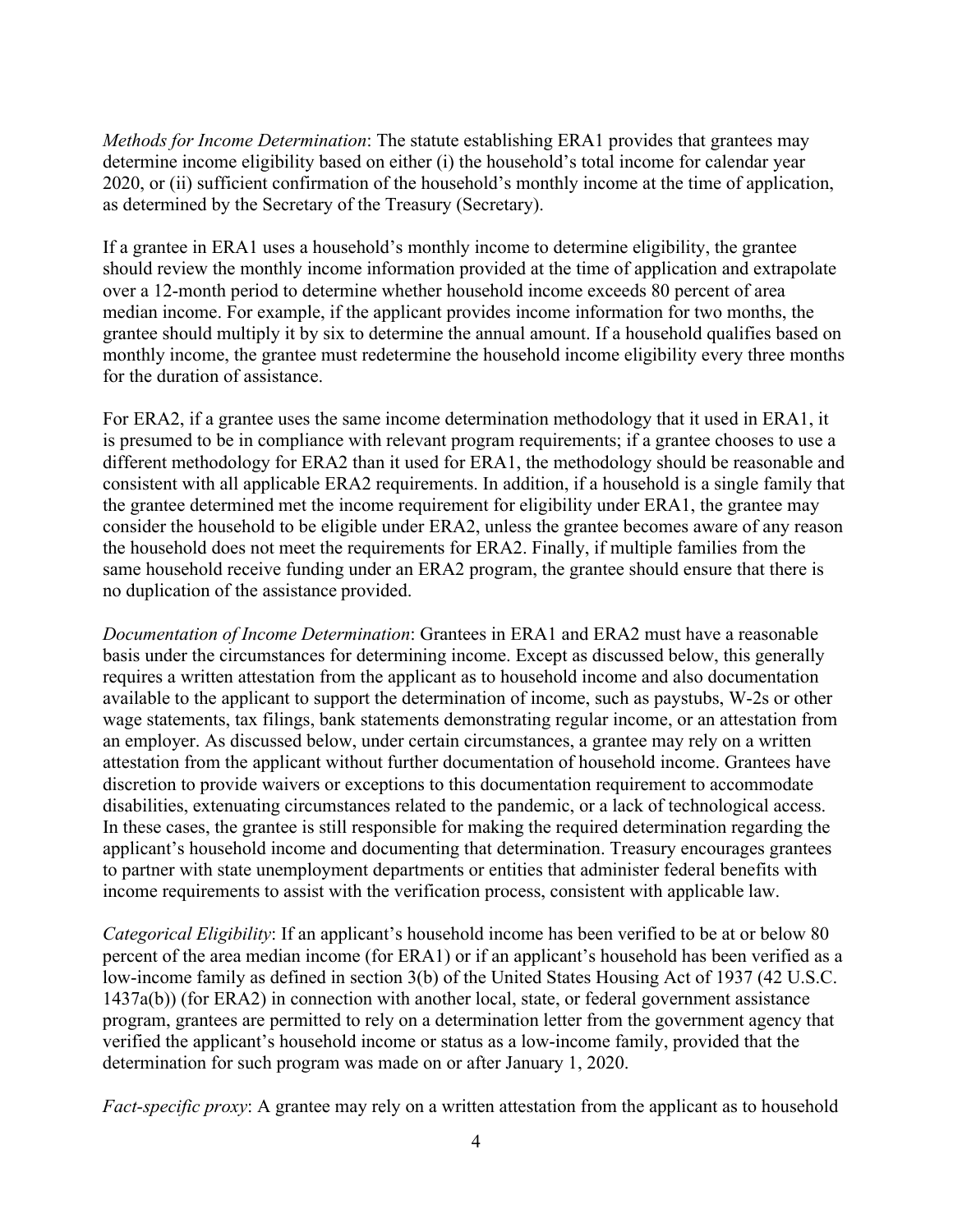income if the grantee also uses any reasonable fact-specific proxy for household income, such as reliance on data regarding average incomes in the household's geographic area.

*Written Attestation Without Further Documentation*: To the extent that a household's income, or a portion thereof, is not verifiable due to the impact of COVID-19 (for example, because a place of employment has closed) or has been received in cash, or if the household has no qualifying income, grantees may accept a written attestation from the applicant regarding household income. If a written attestation without further documentation of income (or a fact-specific proxy as described above) is relied on, the grantee must reassess household income for such household every three months. In appropriate cases, grantees may rely on an attestation from a caseworker or other professional with knowledge of a household's circumstances to certify that an applicant's household income qualifies for assistance.

*Definition of Area Median Income*: For purposes of ERA1, the area median income for a household is the same as the income limits for families published in accordance with 42 U.S.C. 1437a(b)(2), available under the heading for "Access Individual Income Limits Areas" at [https://www.huduser.gov/portal/datasets/il.html.](http://www.huduser.gov/portal/datasets/il.html.5)<sup>[5](#page-4-0)</sup>

#### **5. ERA funds may be used for rent and rental arrears. How should a grantee document where an applicant resides and the amount of rent or rental arrears owed?**

Grantees must obtain, if available, a current lease, signed by the applicant and the landlord or sublessor, that identifies the unit where the applicant resides and establishes the rental payment amount. If a household does not have a signed lease, documentation of residence may include evidence of paying utilities for the residential unit, an attestation by a landlord who can be identified as the verified owner or management agent of the unit, or other reasonable documentation as determined by the grantee. In the absence of a signed lease, evidence of the amount of a rental payment may include bank statements, check stubs, or other documentation that reasonably establishes a pattern of paying rent, a written attestation by a landlord who can be verified as the legitimate owner or management agent of the unit, or other reasonable documentation as defined by the grantee in its policies and procedures.

*Written Attestation*: If an applicant is able to provide satisfactory evidence of residence but is unable to present adequate documentation of the amount of the rental obligation, grantees may accept a written attestation from the applicant to support the payment of assistance up to a monthly maximum of 100% of the greater of the Fair Market Rent or the Small Area Fair Market Rent for the area in which the applicant resides, as most recently determined by HUD and made available at [https://www.huduser.gov/portal/datasets/fmr.html.](http://www.huduser.gov/portal/datasets/fmr.html) In this case, the applicant must also attest that the household has not received, and does not anticipate receiving, another source of public or private subsidy or assistance for the rental costs that are the subject of the attestation. This limited payment is intended to provide the most vulnerable households the opportunity to gather additional documentation of the amount of the rental obligation or to negotiate with landlords in order to avoid eviction. The assistance described in this paragraph may only be provided for three months

<span id="page-4-0"></span><sup>&</sup>lt;sup>5</sup> Specifically, 80% of area median income is the same as "low income." For the purpose of prioritizing rental assistance as described in FAQ 22 below, pursuant to section  $501(c)(4)(A)$  of Subdivision N of the ERA1 statute, 50 percent of the area median income for the household is the same as the "very low-income limit" for the area in question.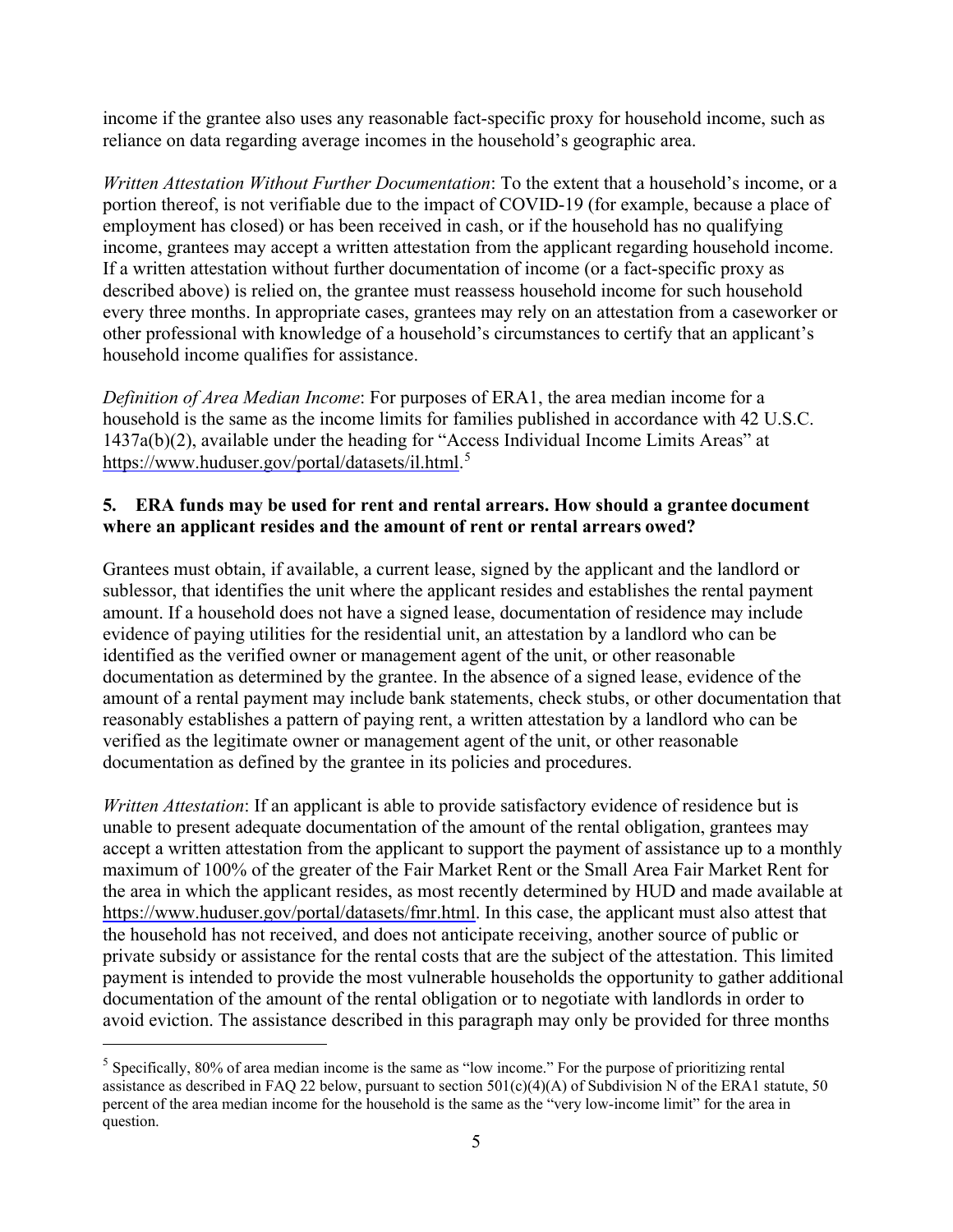at a time, and a grantee must obtain evidence of rent owed consistent with the above after three months in order to provide further assistance to such a household; Treasury expects that in most cases the household would be able to provide documentation of the amount of the rental obligation in any applications for further assistance.

## **6. ERA funds may be used for "utilities and home energy costs" and "utilities and home energy costs arrears." How are those terms defined and how should those costs be documented?**

Utilities and home energy costs are separately stated charges related to the occupancy of rental property. Accordingly, utilities and home energy costs include separately stated electricity, gas, water and sewer, trash removal, and energy costs, such as fuel oil. Payments to public utilities are permitted.

All payments for utilities and home energy costs should be supported by a bill, invoice, or evidence of payment to the provider of the utility or home energy service.

Utilities and home energy costs that are covered by the landlord will be treated as rent.

# **7. The statutes establishing ERA1 and ERA2 allow the funds to be used for certain "other expenses," as defined by the Secretary. What are some examples of these "other expenses"?**

Under the statute establishing ERA1, funds used for "other expenses" must be related to housing and "incurred due, directly or indirectly, to the novel coronavirus disease (COVID-19) outbreak." In contrast, the statute establishing ERA2 requires that "other expenses" be "related to housing" but does not require that they be incurred due to the COVID-19 outbreak.

For both ERA1 and ERA2, other expenses related to housing include relocation expenses (including prospective relocation expenses), such as rental security deposits, and rental fees, which may include application or screening fees. It can also include reasonable accrued late fees (if not included in rental or utility arrears), and Internet service provided to the rental unit. Internet service provided to a residence is related to housing and is in many cases a vital service that allows renters to engage in distance learning, telework, and telemedicine and obtain government services. However, given that coverage of Internet would reduce the amount of funds available for rental assistance, grantees should adopt policies that govern in what circumstances that they will determine that covering this cost would be appropriate.

All payments for housing-related expenses must be supported by documentary evidence such as a bill, invoice, or evidence of payment to the provider of the service. If a housing-related expense is included in a bundle or an invoice that is not itemized (for example, internet services bundled together with telephone and cable television services) and obtaining an itemized invoice would be unduly burdensome, grantees may establish and apply reasonable procedures for determining the portion of the expense that is appropriate to be covered by ERA. As discussed in FAQ 26 below, under certain circumstances, the cost of a hotel stay may also be covered as an "other expense."

## **8. Must a beneficiary of the rental assistance program have rental arrears?**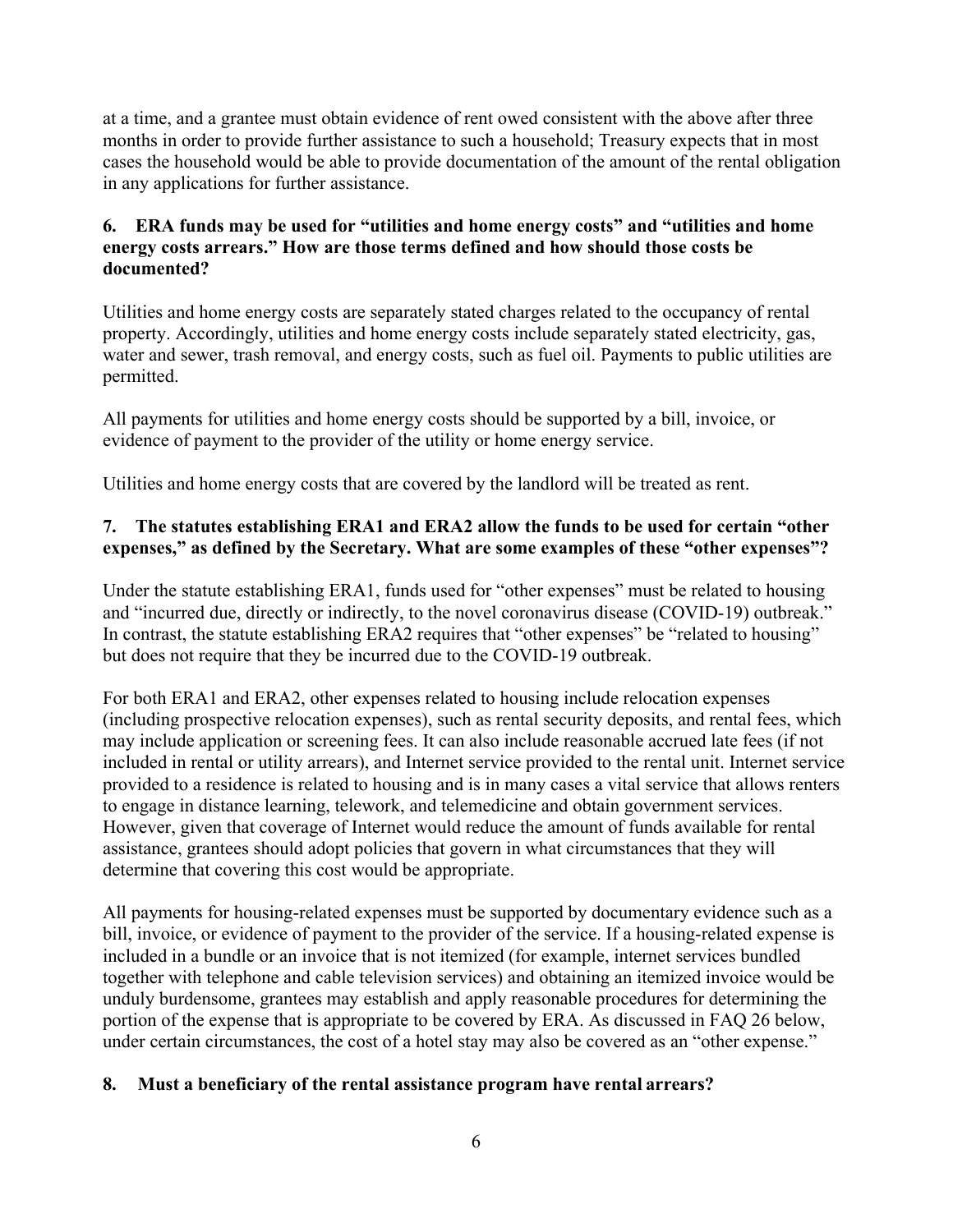No. The statutes establishing ERA1 and ERA2 permit the enrollment of households for only prospective benefits. For ERA1, if an applicant has rental arrears, the grantee may not make commitments for prospective rent payments unless it has also provided assistance to reduce the rental arrears; this requirement does not apply to ERA2.

#### **9. May a grantee provide assistance for arrears that have accrued before the date of enactment of the statute?**

Yes, but not for arrears accrued before March 13, 2020, the date of the emergency declaration pursuant to section 501(b) of the Robert T. Stafford Disaster Relief and Emergency Assistance Act, 42 U.S.C. 5191(b).

## **10. Is there a limit on how many months of financial assistance a tenant can receive?**

Yes. In ERA1, an eligible household may receive up to twelve (12) months of assistance (plus an additional three (3) months if necessary to ensure housing stability for the household, subject to the availability of funds). The aggregate amount of financial assistance an eligible household may receive under ERA2, when combined with financial assistance under ERA1, must not exceed 18 months.

In ERA1, financial assistance for prospective rent payments is limited to three months based on any application by or on behalf of the household, except that the household may receive assistance for prospective rent payments for additional months (i) subject to the availability of remaining funds currently allocated to the grantee, and (ii) based on a subsequent application for additional assistance. In no case may an eligible household receive more than 18 months of assistance under ERA1 and ERA2, combined.

## **11. Must a grantee pay for all of a household's rental or utility arrears?**

No. The full payment of arrears is allowed up to the limits established by the statutes, as described in FAQ 10 above. A grantee may structure a program to provide less than full coverage of arrears.

#### **12. What outreach should be made by a grantee to a landlord or utility provider before determining that the landlord or utility provider will not accept direct payment from the grantee?**

Treasury expects that in general, rental and utility assistance can be provided most effectively and efficiently when the landlord or utility provider participates in the program. However, in cases where a landlord or utility provider does not participate in the program, the only way to achieve the statutory purpose is to provide assistance directly to the eligible household.

In ERA1, grantees must make reasonable efforts to obtain the cooperation of landlords and utility providers to accept payments from the ERA program. Outreach will be considered complete if (i) a request for participation is sent in writing, by mail, to the landlord or utility provider, and the addressee does not respond to the request within seven calendar days after mailing; (ii) the grantee has made at least three attempts by phone, text, or e-mail over a five calendar-day period to request the landlord or utility provider's participation; or (iii) a landlord confirms in writing that the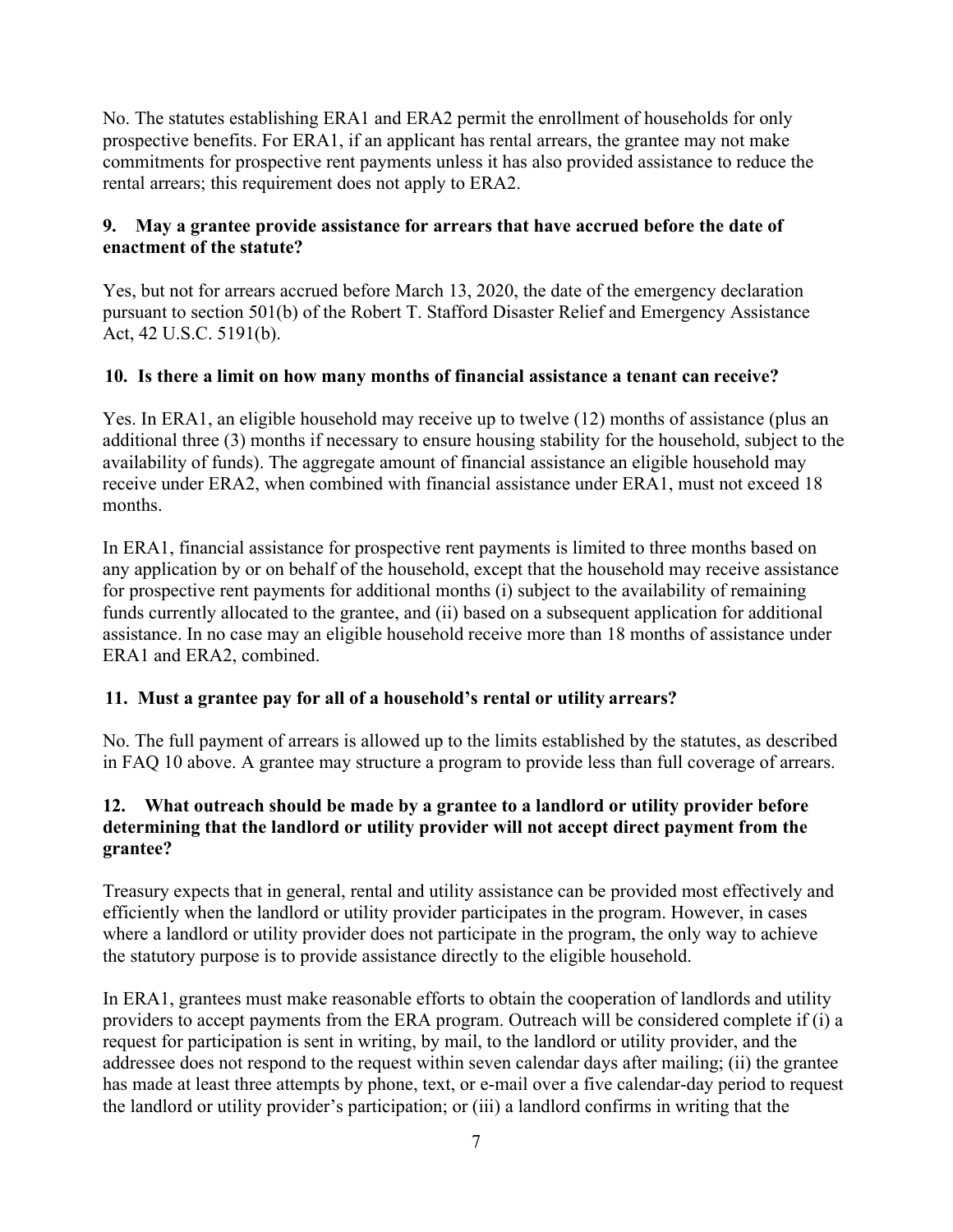landlord does not wish to participate. The final outreach attempt or notice to the landlord must be documented. The cost of contacting landlords would be an eligible administrative cost.

ERA2 does not require grantees to seek the cooperation of the landlord or utility provider before providing assistance directly to the tenant. However, if an ERA2 grantee chooses to seek the cooperation of landlords or utility providers before providing assistance directly to tenants, Treasury strongly encourages the grantee to apply the same ERA1 requirements as described above.

#### **13. Is there a requirement that the eligible household have been in its current rental home when the public health emergency with respect to COVID-19 was declared?**

No. There is no requirement regarding the length of tenure in the current unit.

#### **14. What data should a grantee collect regarding households to which it provides rental assistance in order to comply with Treasury's reporting and recordkeeping requirements?**

Treasury provided interim guidance to ERA1 grantees regarding reporting requirements covering the period January through May 2021. The interim guidance required grantees to report limited data elements for the first quarter of 2021, as well as monthly for April and May. A grantee's failure to submit required reports to Treasury on a timely basis may constitute a violation of the ERA award terms.

Treasury will provide grantees with additional guidance regarding quarterly reporting requirements. Grantees will be required to submit reports in accordance with the additional guidance beginning with the first quarter of 2021 for ERA1 and the second quarter of 2021 for ERA2, with the first reports under the additional guidance being due on July 29, 2021.

ERA1 grantees will be required to submit monthly reports for June, July, and August 2021, which will be consistent with monthly reports that previously required for April and May.

Treasury's Office of Inspector General may require the collection of additional information in order to fulfill its oversight and monitoring requirements.<sup>[6](#page-7-0)</sup> Grantees under ERA1 must comply with the requirement in section  $501(g)(4)$  of Division N of the Consolidated Appropriations Act, 2021, to establish data privacy and security requirements for information they collect; grantees under ERA2 are also encouraged to comply with those requirements.<sup>[7](#page-7-1)</sup>

The assistance listing number assigned to the ERA is 21.023.

<span id="page-7-0"></span><sup>6</sup> Note that this FAQ is not intended to address all reporting requirements that will apply to the ERA but rather to note for grantees information that they should anticipate needing to collect from households with respect to the provision of rental assistance.

<span id="page-7-1"></span> $^7$  Specifically, the statute establishing ERA1 requires grantees to establish data privacy and security requirements for certain information regarding applicants that (i) include appropriate measures to ensure that the privacy of the individuals and households is protected; (ii) provide that the information, including any personally identifiable information, is collected and used only for the purpose of submitting reports to Treasury; and (iii) provide confidentiality protections for data collected about any individuals who are survivors of intimate partner violence, sexual assault, or stalking.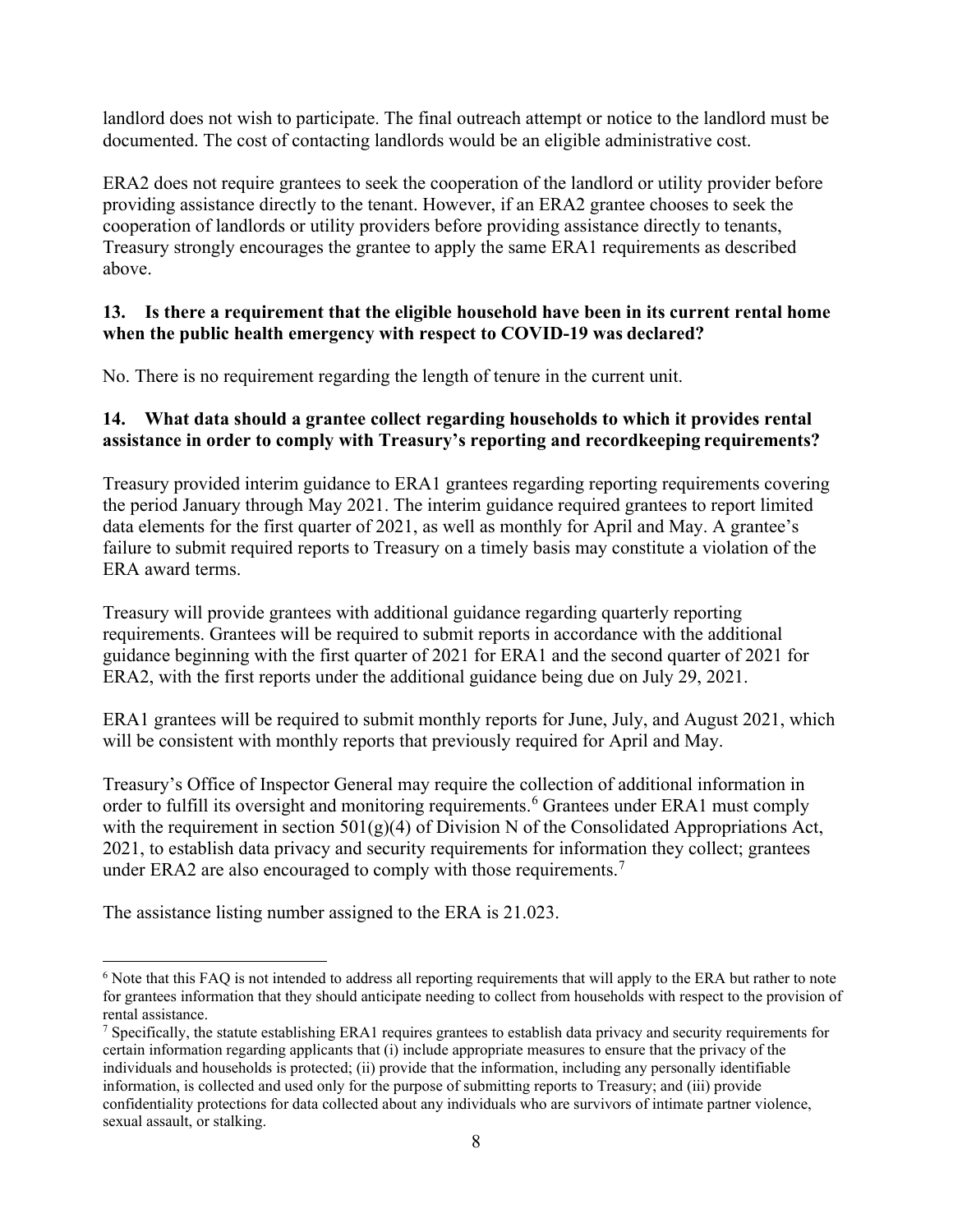#### **15. The statute establishing ERA1 requires that payments not be duplicative of any other federally funded rental assistance provided to an eligible household. Are tenants of federally subsidized housing, e.g., Low Income Housing Credit, Public Housing, orIndian Housing Block Grant-assisted properties, eligible for the ERA?**

An eligible household that occupies a federally subsidized residential or mixed-use property or receives federal rental assistance may receive assistance in the ERA, provided that ERA1 funds are not applied to costs that have been or will be reimbursed under any other federal assistance. Grantees are required to comply with Title VI of the Civil Rights Act and should evaluate whether their policies and practices regarding assistance to households that occupy federally subsidized residential or mixed-use properties or receive federal rental assistance comply with Title VI. With respect to ERA2, grantees must not refuse to provide assistance to households on the basis that they occupy such properties or receive such assistance, due to the disproportionate effect such a refusal could have on populations intended to receive assistance under the ERA and the potential for such a practice to violate applicable law, including Title VI.

If an eligible household participates in a HUD-assisted rental program or lives in certain federally assisted properties (e.g., using a Housing Choice Voucher, Public Housing, or Project-Based Rental Assistance) and the tenant rent is adjusted according to changes in income, the renter household may receive ERA1 assistance for the tenant-owed portion of rent or utilities that is not subsidized. Grantees are encouraged to confirm that the participant has already reported any income loss or financial hardship to the Public Housing Authority or property manager and completed an interim re-examination before assistance is provided.

Treasury encourages grantees to enter into partnerships with owners of federally subsidized housing to implement methods of meeting the statutory requirement to prioritize assistance to households with income that does not exceed 50 percent of the area median income for the household, or where one or more individuals within the household are unemployed as of the date of the application for assistance and have not been employed for the 90-day period preceding such date.

Pursuant to section 501(k)(3)(B) of Subdivision N of the Consolidated Appropriations Act, 2021, and 2 CFR 200.403, when providing ERA1 assistance, the grantee must review the household's income and sources of assistance to confirm that the ERA1 assistance does not duplicate any other assistance, including federal, state, or local assistance provided for the same costs.

Grantees may rely on an attestation from the applicant regarding non-duplication with other government assistance in providing assistance to a household. Grantees with overlapping or contiguous jurisdictions are particularly encouraged to coordinate and participate in joint administrative solutions to meet this requirement. The requirement described in this paragraph does not apply to ERA2; however, to maximize program efficacy, Treasury encourages grantees to minimize the provision of duplicative assistance.

## **16. In ERA1, may a Tribe or Tribally Designated Housing Entity (TDHE) provide assistance to Tribal members living outside Tribal lands?**

Yes. Tribal members living outside Tribal lands may receive ERA1 funds from their Tribe or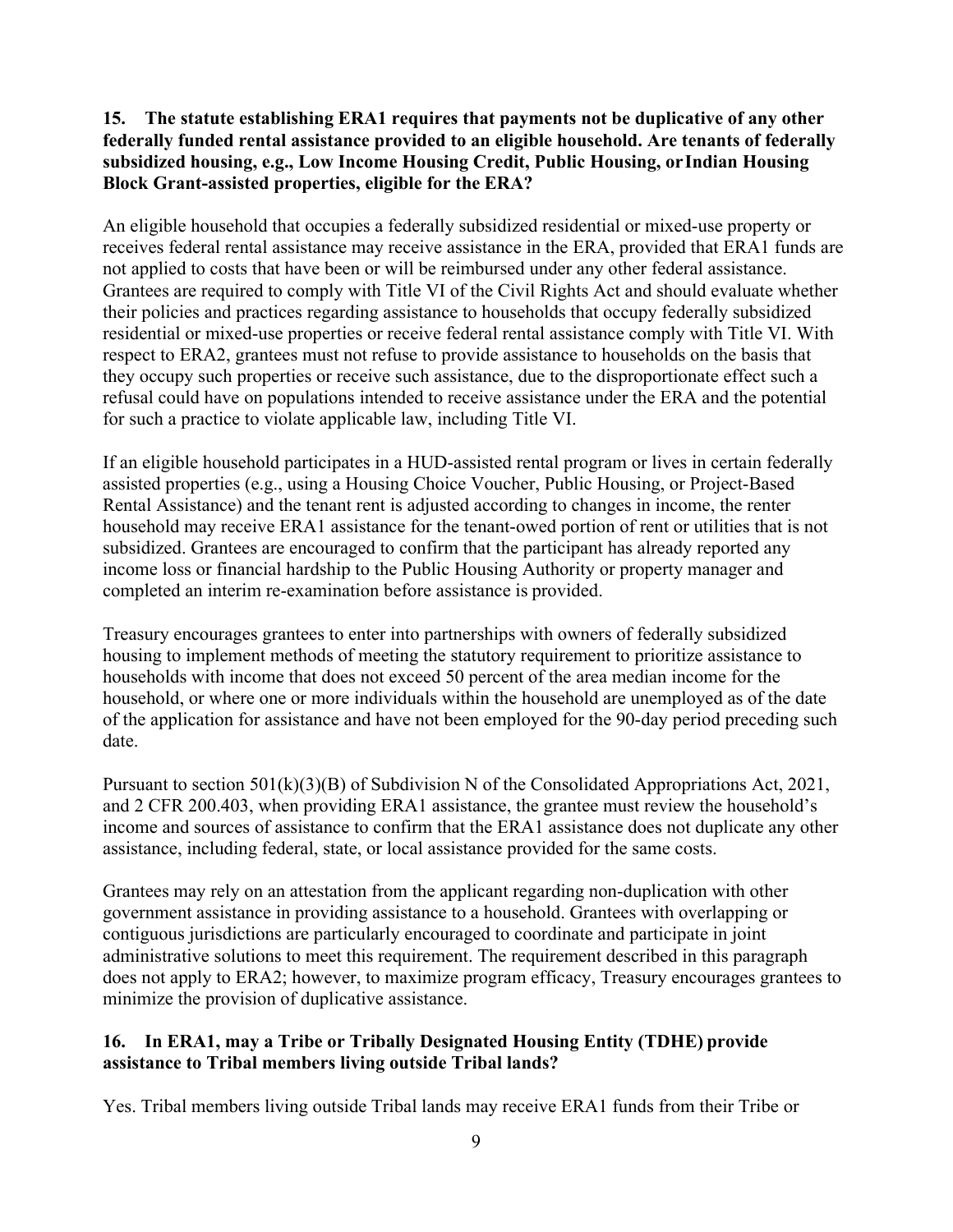TDHE, provided they are not already receiving ERA assistance from another Tribe or TDHE, state, or local government.

## **17. In ERA1, may a Tribe or TDHE provide assistance to non-Tribal members living on Tribal lands?**

Yes. A Tribe or TDHE may provide ERA1 funds to non-Tribal members living on Tribal lands, provided these individuals are not already receiving ERA assistance from another Tribe or TDHE, state, or local government.

# **18. May a grantee provide assistance to households for which the grantee is the landlord?**

Yes. A grantee may provide assistance to households for which the grantee is the landlord, provided that the grantee complies with the all provisions of the statute establishing ERA1 or ERA2, as applicable, the award terms, and applicable ERA guidance issued by Treasury, and that no preferences (beyond the prioritization described in FAQ 22) are given to households that reside in the grantee's own properties.

## **19. May a grantee provide assistance to a renter household with respect to utility or energy costs without also covering rent?**

Yes. A grantee is not required to provide assistance with respect to rent in order to provide assistance with respect to utility or energy costs. For ERA1, the limitations in section  $501(c)(2)(B)$ of Division N of the Consolidated Appropriations Act, 2021, limiting assistance for prospective rent payments do not apply to the provision of utilities or home energy costs.

## **20. May a grantee provide ERA assistance to homeowners to cover their mortgage, utility, or energy costs?**

No. ERA assistance may be provided only to eligible households, which is defined by statute to include only households that are obligated to pay rent on a residential dwelling. However, homeowners may be eligible for assistance under programs using funds under the Homeowner Assistance Fund, which was established by Treasury under the American Rescue Plan Act of 2021.

## **21. May grantees administer ERA programs by using contractors, subrecipients, or intergovernmental cooperation agreements?**

Yes. Grantees may use ERA payments to make subawards to other entities, including non-profit organizations and local governments, to administer ERA programs on behalf of the grantees.

The subrecipient monitoring and management requirements set forth in 2 CFR 200.331–333 will apply to such entities. Grantees may also enter into contracts using ERA payments for goods or services to implement ERA programs. Grantees must comply with the procurement standards set forth in 2 CFR 200.317–327 in entering into such contracts. Grantees are encouraged to achieve administrative efficiency and fiduciary responsibility by collaborating with other grantees in joint administrative solutions to deploying ERA resources.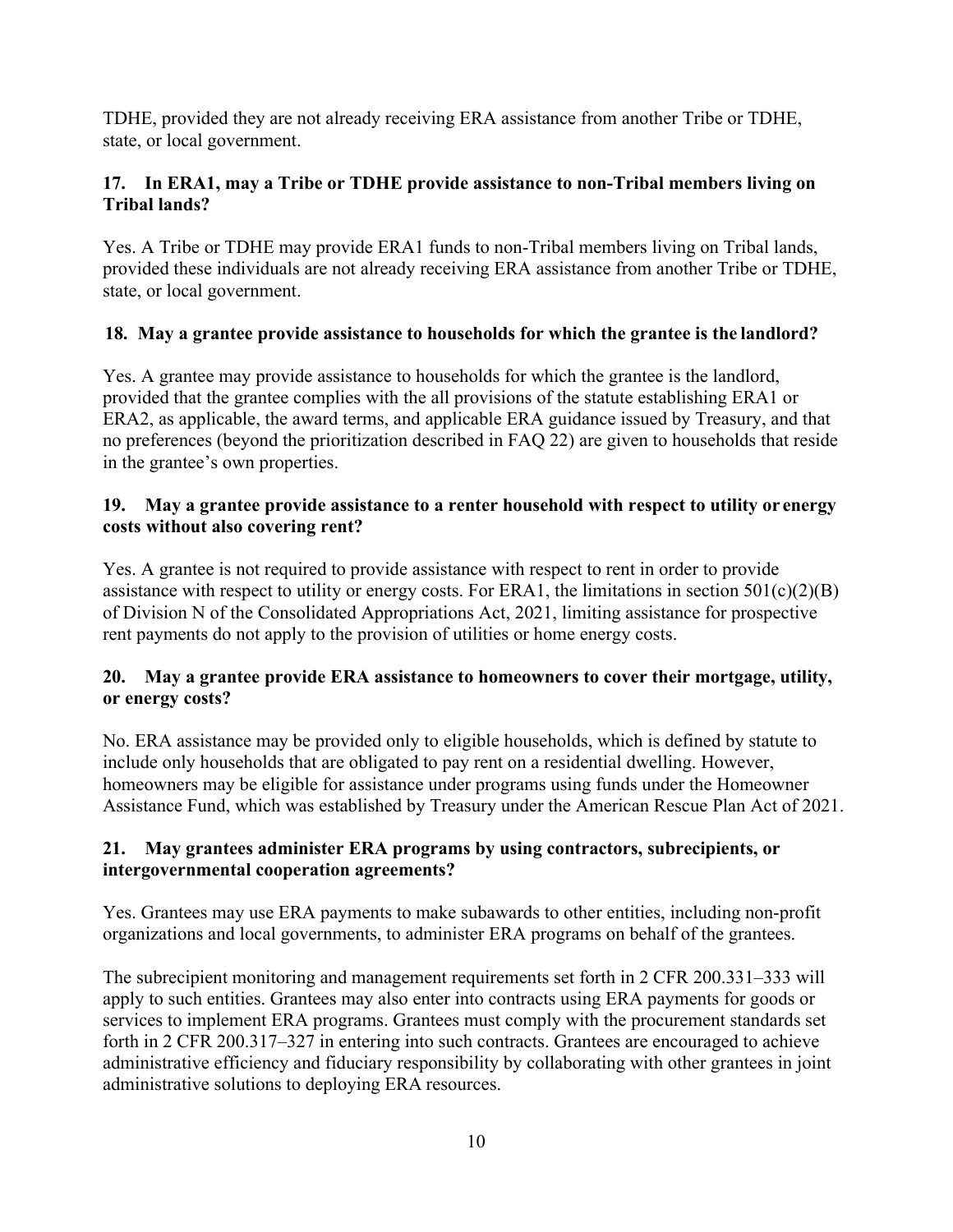## **22. ERA requires a prioritization of assistance for households with incomes less than 50% of area median income or households with one or more individuals that have not been employed for the 90-day period preceding the date of application. How should grantees prioritize assistance?**

Grantees should establish a preference system for assistance that prioritizes assistance to households with incomes less than 50% area median income and to households with one or more members that have been unemployed for at least 90 days. Grantees should document the preference system they plan to use and should inform all applicants about available preferences.

Treasury will require grantees to report to Treasury on the methods they have established to implement this prioritization of assistance and to publicly post a description of their prioritization methods, including on their program web page if one exists, by July 15, 2021.

#### **23. ERA1 and ERA2 both allow for up to 10 percent of the funds received by a grantee to be used for certain housing stability services. What are some examples of theseservices?**

ERA1 and ERA2 have different requirements for housing stability services.

Under ERA1, these funds may be used to provide eligible households with case management and other services related to the COVID-19 outbreak, as defined by the Secretary, intended to help keep households stably housed.

Under ERA2, these services do not have to be related to the COVID-19 outbreak.

For purposes of ERA1 and ERA2, housing stability services include those that enable eligible households to maintain or obtain housing. Such services may include, among other things, eviction prevention and eviction diversion programs; mediation between landlords and tenants; housing counseling; fair housing counseling; housing navigators or *promotoras* that help households access ERA programs or find housing; case management related to housing stability; housing-related services for survivors of domestic abuse or human trafficking; legal services or attorney's fees related to eviction proceedings and maintaining housing stability; and specialized services for individuals with disabilities or seniors that support their ability to access or maintain housing. Grantees using ERA funds for housing stability services must maintain records regarding such services and the amount of funds provided to them.

## **24. Are grantees required to remit interest earned on ERA payments made byTreasury?**

No. ERA payments made by Treasury to states, territories, and the District of Columbia are not subject to the requirement of the Cash Management Improvement Act and Treasury's implementing regulations at 31 CFR part 205 to remit interest to Treasury. ERA payments made by Treasury to local governments, Tribes, and TDHEs are not subject to the requirement of 2 CFR 200.305(b)(8)–(9) to maintain balances in an interest-bearing account and remit payments to Treasury.

## **25. When may Treasury recoup ERA funds from a grantee?**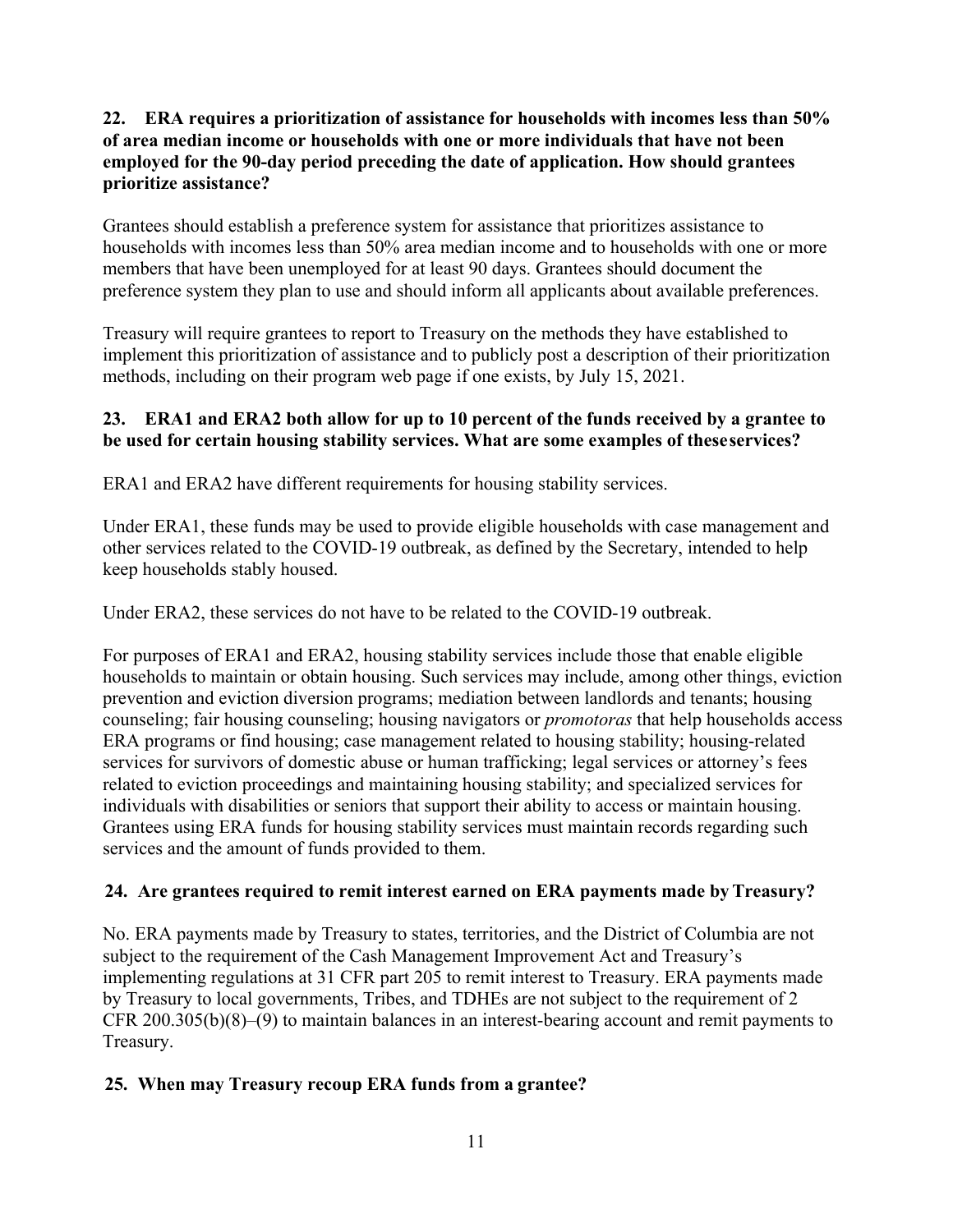Treasury may recoup ERA funds from a grantee if the grantee does not comply with the applicable limitations on the use of those funds.

## **26. May rental assistance be provided to temporarily displaced households living in hotels or motels?**

Yes. The cost of a hotel or motel room occupied by an eligible household may be covered using ERA assistance within the category of certain "other expenses related to housing" (as described in FAQ 7) provided that:

- i. the household has been temporarily or permanently displaced from its primary residence or does not have a permanent residence elsewhere;
- ii. the total months of assistance provided to the household do not exceed the applicable time limit described in FAQ 10; and
- iii. documentation of the hotel or motel stay is provided and the other applicable requirements provided in the statute and these FAQs are met.

The cost of the hotel or motel stay would not include expenses incidental to the charge for the room.

Grantees covering the cost of such stays must develop policies and procedures detailing under what circumstances they would provide assistance to cover such stays. In doing so, grantees should consider the cost effectiveness of offering assistance for this purpose as compared to other uses. If a household is eligible for an existing program with narrower eligibility criteria that can provide similar assistance for hotel or motel stays, such as the HUD Emergency Solutions Grant program or FEMA Public Assistance, grantees should utilize such programs prior to providing similar assistance under the ERA program.

# **27. May a renter subject to a "rent-to-own" agreement with a landlord be eligible forERA assistance?**

A grantee may provide financial assistance to households that are renting their residence under a "rent-to-own" agreement, under which the renter has the option (or obligation) to purchase the property at the end of the lease term, provided that a member of his or her household:

- i. is not a signor or co-signor to the mortgage on the property;
- ii. does not hold the deed or title to the property; and
- iii. has not exercised the option to purchase.

Homeowners may be eligible for assistance under programs using funds under the Homeowner Assistance Fund, which was established by Treasury under the American Rescue Plan Act of 2021.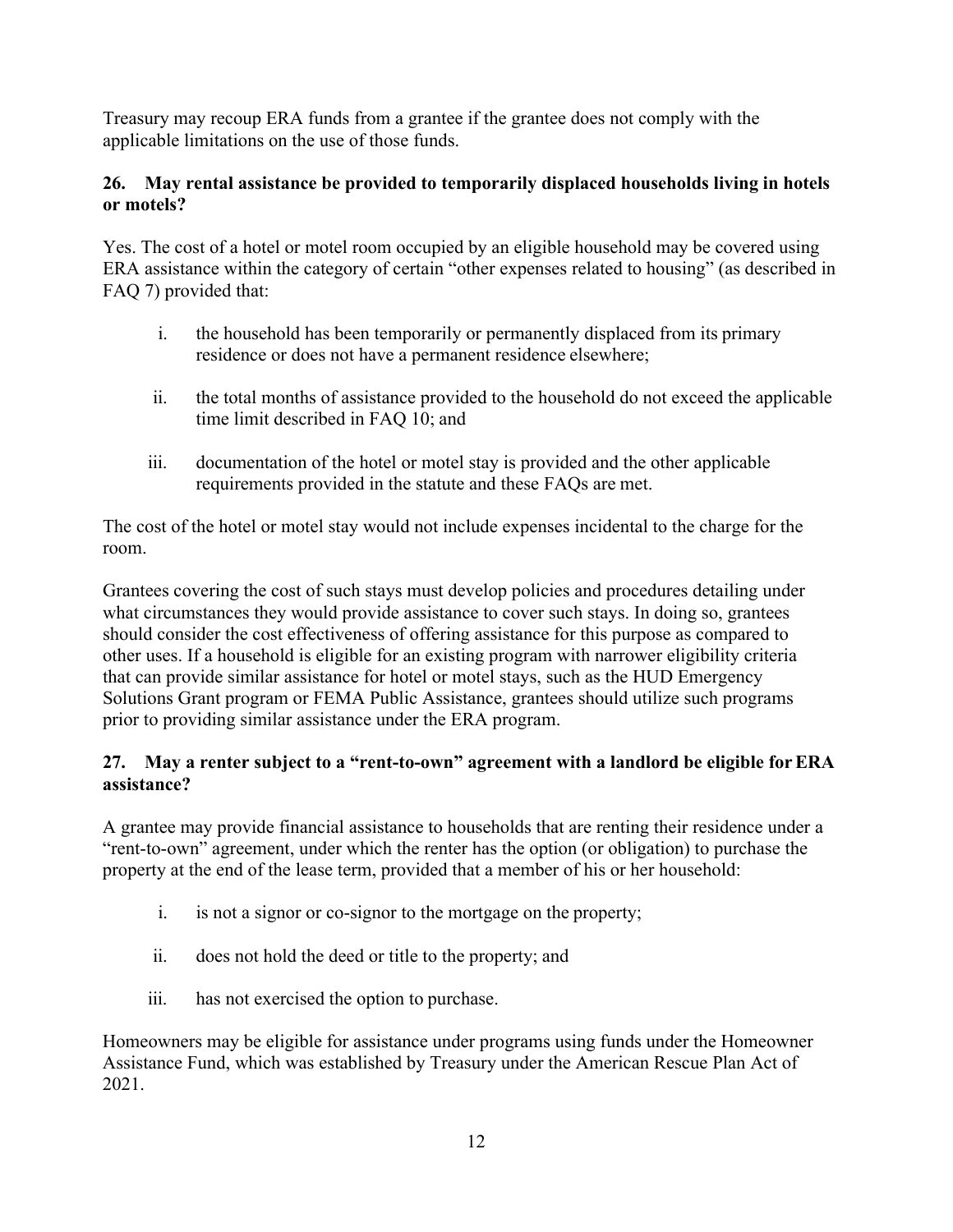#### **28. Under what circumstances may households living in manufactured housing (mobile homes) receive assistance?**

Rental payments for either the manufactured home or the parcel of land the manufactured home occupies are eligible for financial assistance under ERA programs. Households renting manufactured housing or the parcel of land the manufactured home occupies may also receive assistance for utilities and other expenses related to housing, as detailed in FAQ 7 above. This principle also applies to mooring fees for water-based dwellings (houseboats).

## **29. What are the applicable limitations on administrative expenses?**

Under ERA1, not more than 10 percent of the amount paid to a grantee may be used for administrative costs attributable to providing financial assistance and housing stability services to eligible households. Under ERA2, not more than 15 percent of the amount paid to a grantee may be used for administrative costs attributable to providing financial assistance, housing stability services, and other affordable rental housing and eviction prevention activities.

The revised award term for ERA1 issued by Treasury permits recipients to use funds provided to cover both direct and indirect costs. A grantee may permit a subrecipient to incur more than 10 or 15 percent, as applicable, of the amount of the subaward issued to that subrecipient as long as the total of all administrative costs incurred by the grantee and all subrecipients, whether as direct or indirect costs, does not exceed 10 or 15 percent, as applicable, of the total amount of the award provided to the grantee from Treasury.

Further, the revised award term for ERA1 no longer requires grantees to deduct administrative costs charged to the award from the amount available for housing stability services. Rather, any direct and indirect administrative costs in ERA1 must be allocated by the grantee to either the provision of financial assistance or the provision of housing stability services. For ERA2, any direct and indirect administrative costs must be allocated by the grantee accordingly for the provision of financial assistance, housing stability services, and other affordable rental housing and eviction prevention activities. As required by the applicable statutes, not more than 10 percent of funds received by a grantee may be used to provide eligible households with housing stability services (discussed in FAQ 23). To the extent administrative costs are not readily allocable to one or the other of these categories, the grantee may assume an allocation of the relevant costs of 90 percent to financial assistance and 10 percent to housing stability services.

Grantees may apply their negotiated indirect cost rate to the award, but only to the extent that the total of the amount charged pursuant to that rate and the amount of direct costs charged to the award does not exceed 10 percent of the amount of the award for ERA1 or 15 percent of the amount of the award for ERA2.

## **30. Should grantees provide tenants the option to apply directly for ERA assistance, rather than only accepting applications for assistance from landlords and owners of dwellings?**

For ERA1, Treasury strongly encourages grantees to provide an option for tenants to apply directly for funding, rather than only accepting applications for assistance from landlords and owners of dwellings. For ERA2, grantees are required to allow tenants to apply directly for assistance, even if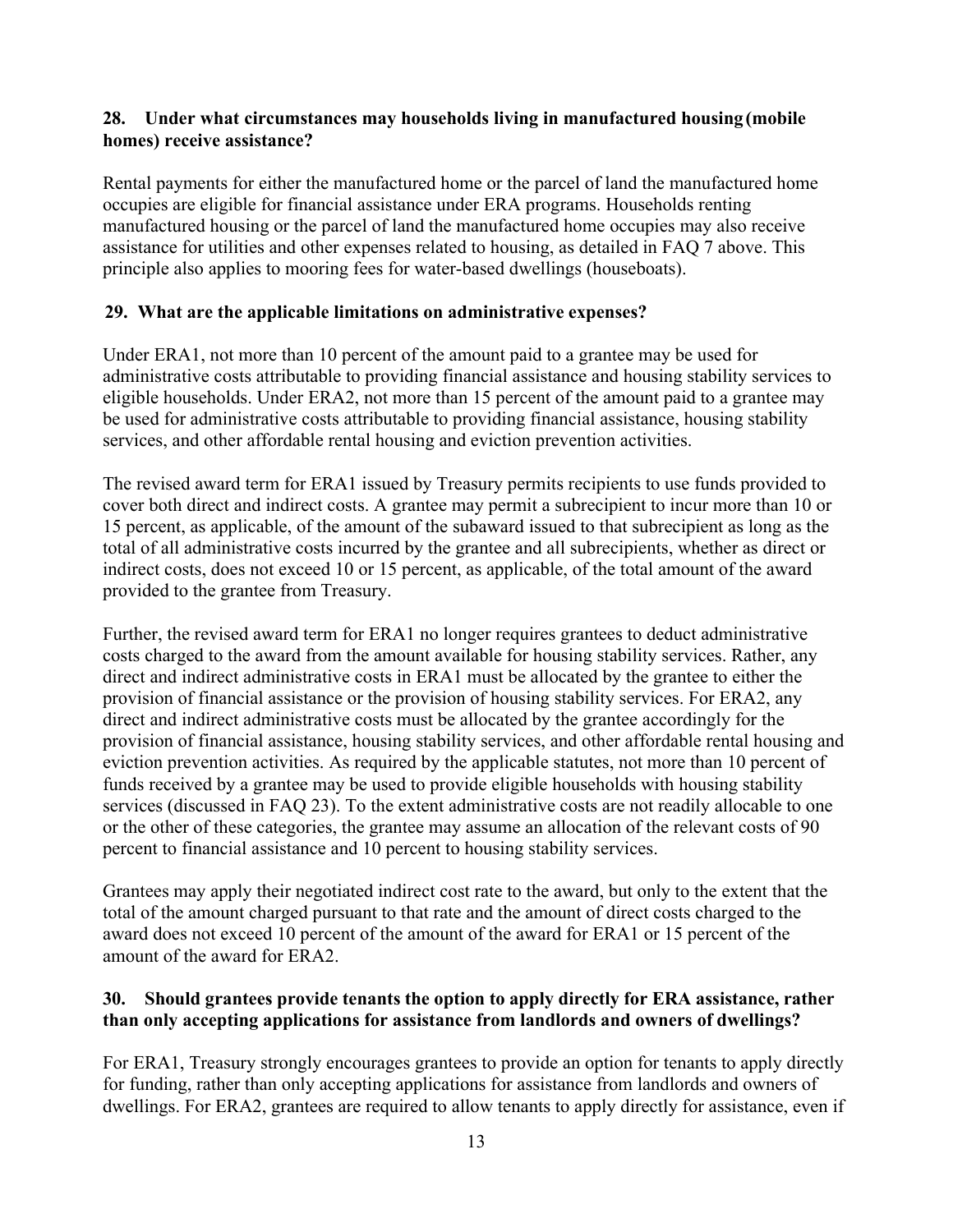the landlord or owner chooses not to participate, consistent with the statutory requirement for the funds to be used to provide financial assistance to eligible households.

See FAQ 12 for additional information on grantees providing assistance to landlords and tenants.

# **31. How should grantees ensure that recipients use ERA funds only for permissible purposes?**

Grantees should require recipients of funds under ERA programs, including tenants and landlords, to commit in writing to use ERA assistance only for the intended purpose before issuing a payment. Grantees are not required to obtain documentation evidencing the use of ERA program funds by tenants and landlords. Grantees are expected to apply reasonable fraud- prevention procedures and to investigate and address potential instances of fraud or the misuse of funds that they become aware of.

There may be instances when a landlord refuses to accept a payment from a tenant who has received assistance directly from a grantee for the purpose of paying the landlord. In these cases, the grantee may allow the tenant to use the assistance for other eligible costs in accordance with the terms of the grantee's ERA programs.

## **32. Can grantees prohibit landlords from pursuing eviction for nonpayment of rentfor some period after receiving ERA assistance?**

With respect to landlords that receive funds under an ERA program for prospective rent, the grantee must prohibit the landlord from evicting the tenant for nonpayment of rent during the period covered by the assistance.

In addition, with respect to landlords that receive funds for rental arrears, to promote the purpose of the program the grantee is encouraged to prohibit the landlord from evicting the tenant for nonpayment of rent for some period of time, consistent with applicable law.

In all cases, Treasury strongly encourages grantees to require landlords that receive funds under the ERA, as a condition of receiving the funds, not to evict tenants for nonpayment of rent for 30 to 90 days longer than the period covered by the rental assistance.

# **33. How can grantees work with other grantees to make their ERA programs consistent?**

Treasury encourages grantees with overlapping or contiguous areas to collaborate to develop consistent or complementary terms of their ERA programs and to coordinate in their communications with the public, to minimize potential confusion among tenants and landlords regarding assistance. Treasury also encourages grantees to reduce burdens for entities seeking assistance from multiple grantees across different jurisdictions, including utility providers and landlords with properties in multiple jurisdictions.

# **34. Should a grantee require that a landlord initiate an eviction proceeding in order to apply for assistance under an ERA program?**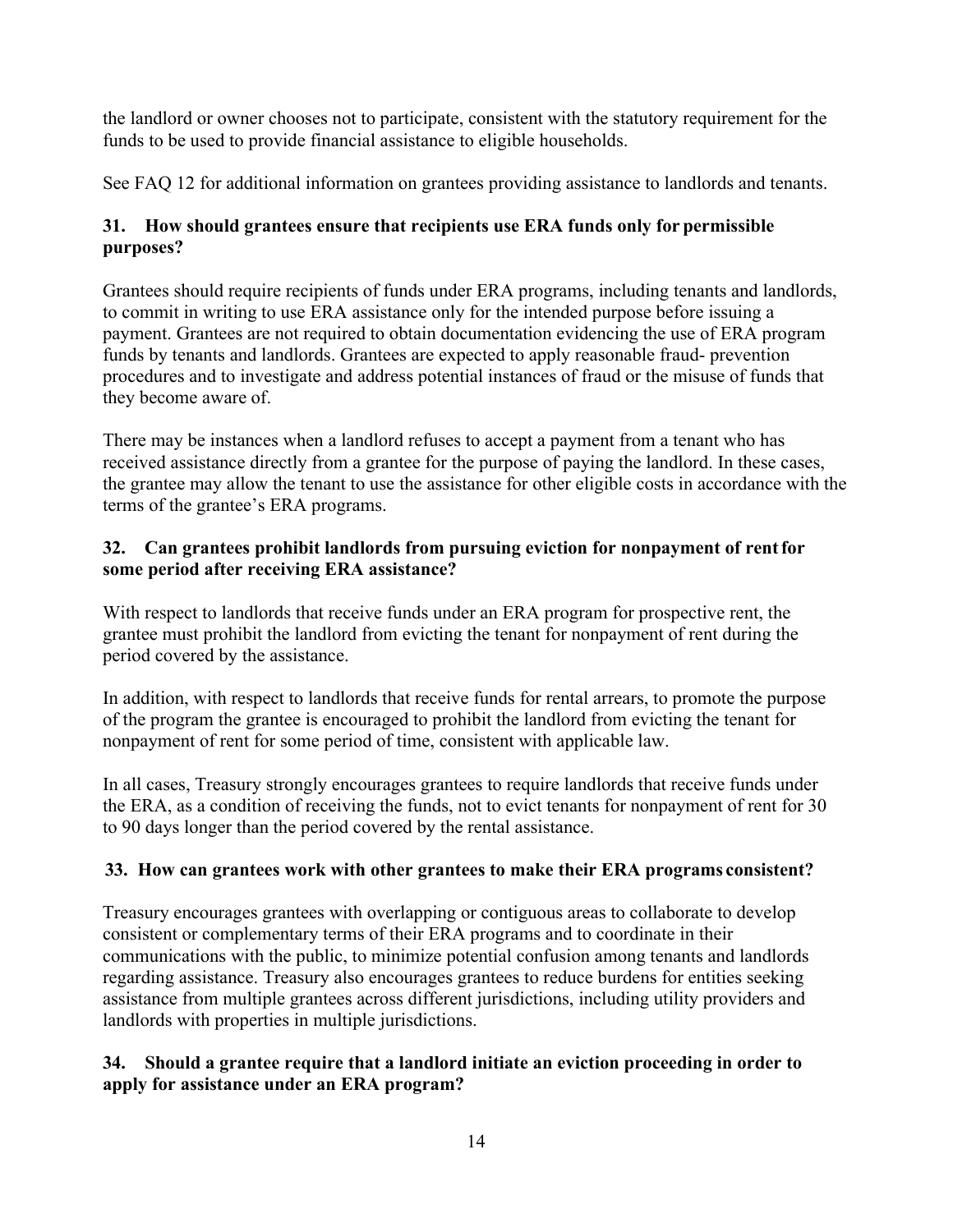## **35. How can ERA assistance be used to support an eligible household moving to a new home?**

ERA funds may be used to provide assistance to eligible households to cover prospective relocation assistance, rent, and utility or home energy costs, including after an eviction. Treasury encourages grantees to provide prospective support to help ensure housing stability. See FAQ 7 (regarding qualifying relocation expenses) and FAQ 10 (regarding time limits on assistance).

Before moving into a new residence, a tenant may not yet have a rental obligation, as required by the statutes establishing ERA1 and ERA2. In those cases, Treasury encourages grantees to provide otherwise eligible households with an official document specifying the amount of financial assistance under ERA programs that the grantee will pay a landlord on behalf of the household (such as for a security deposit or rent) if the landlord and the household enter into a qualifying lease of at least six months. Such documentation may expire after a certain period, such as 60 to 120 days after the issuance date. Treasury encourages grantees to work with providers of housing stability services to help these households identify housing that meets their needs. For purposes of reporting to Treasury, grantees may consider these commitments to be an obligation of funding until their expiration.

## **36. What steps can ERA grantees take to prevent evictions for nonpayment of rent?**

Treasury strongly encourages grantees to develop partnerships with courts in their jurisdiction that adjudicate evictions for nonpayment of rent to help prevent evictions and develop eviction diversion programs. For example, grantees should consider: (1) providing information to judges, magistrates, court clerks, and other relevant court officials about the availability of assistance under ERA programs and housing stability services; (2) working with eviction courts to provide information about assistance under ERA programs to tenants and landlords as early in the adjudication process as possible; and (3) engaging providers of legal services and other housing stability services to assist households against which an eviction action for nonpayment of rent has been filed.

## **37. How can grantees promote access to assistance for all eligible households?**

Grantees should address barriers that potentially eligible households may experience in accessing ERA programs, including by providing program documents in multiple languages and by conducting targeted outreach to populations with disproportionately high levels of unemployment or housing instability or that are low income.

Grantees should also provide, either directly or through partner organizations, culturally and linguistically relevant outreach and housing stability services to ensure access to assistance for all eligible households.

# **38. May grantees obtain information in bulk from utility providers and landlords with multiple units regarding the eligibility of multiple tenants, or bundle assistance payments for the benefit of multiple tenants in a single payment to a utility provider or landlord?**

No.